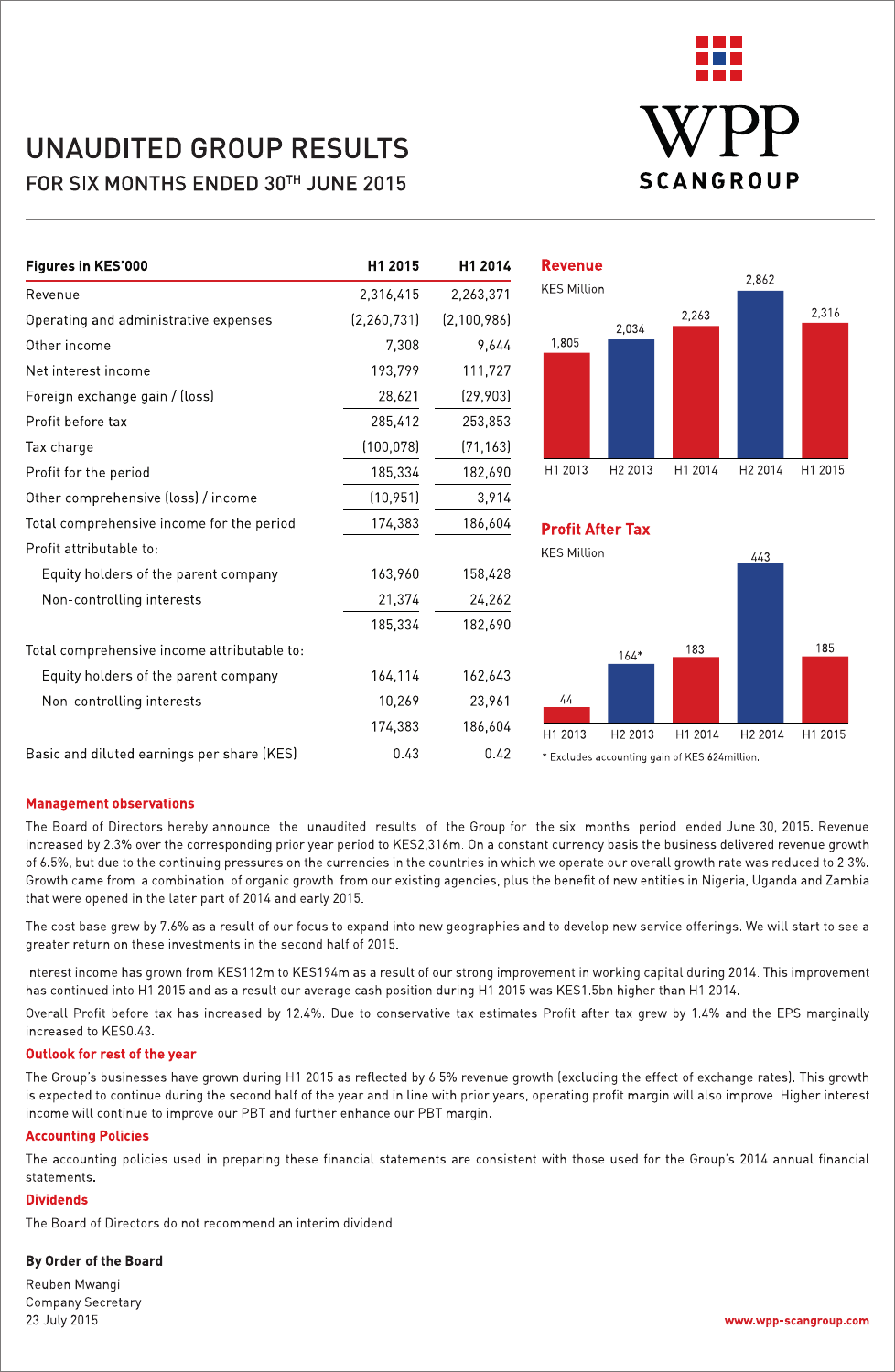

### **Unaudited Consolidated Statement of Profit or Loss and other comprehensive Income for six month ended 30 June 2015**

| All figures in KES'000                                                                                                                                | H1 2015                                   | H1 2014                                     |
|-------------------------------------------------------------------------------------------------------------------------------------------------------|-------------------------------------------|---------------------------------------------|
| <b>Billings</b><br>Direct costs                                                                                                                       | 7,374,849<br>(5,058,434)                  | 8,178,414<br>(5,915,043)                    |
| Revenue                                                                                                                                               | 2,316,415                                 | 2,263,371                                   |
| Interest income<br>Other income<br>Operating and administrative expenses<br>Foreign exchange gain / (loss)                                            | 193,799<br>7,308<br>(2,260,731)<br>28,621 | 111,727<br>9,644<br>(2,100,986)<br>(29,903) |
| Profit before tax                                                                                                                                     | 285,412                                   | 253,853                                     |
| Tax charge                                                                                                                                            | (100,078)                                 | (71, 163)                                   |
| Profit for the year                                                                                                                                   | 185,334                                   | 182,690                                     |
| Other comprehensive income:<br>Items that may be reclassified subsequently to profit or loss<br>Exchange difference on translating foreign operations | (10, 951)                                 | 3,914                                       |
| Total comprehensive income for the year                                                                                                               | 174,383                                   | 186,604                                     |
| Profit attributable to:<br>Equity holders of the parent company<br>Non-controlling interests                                                          | 163,960<br>21,374<br>185,334              | 158,428<br>24,262<br>182,690                |
| Total comprehensive income attributable to:<br>Equity holders of the parent company<br>Non-controlling interests                                      | 164,114<br>10,269<br>174,383              | 162,643<br>23,961<br>186,604                |
| Basic and diluted earnings per share (KES)                                                                                                            | 0.43                                      | 0.42                                        |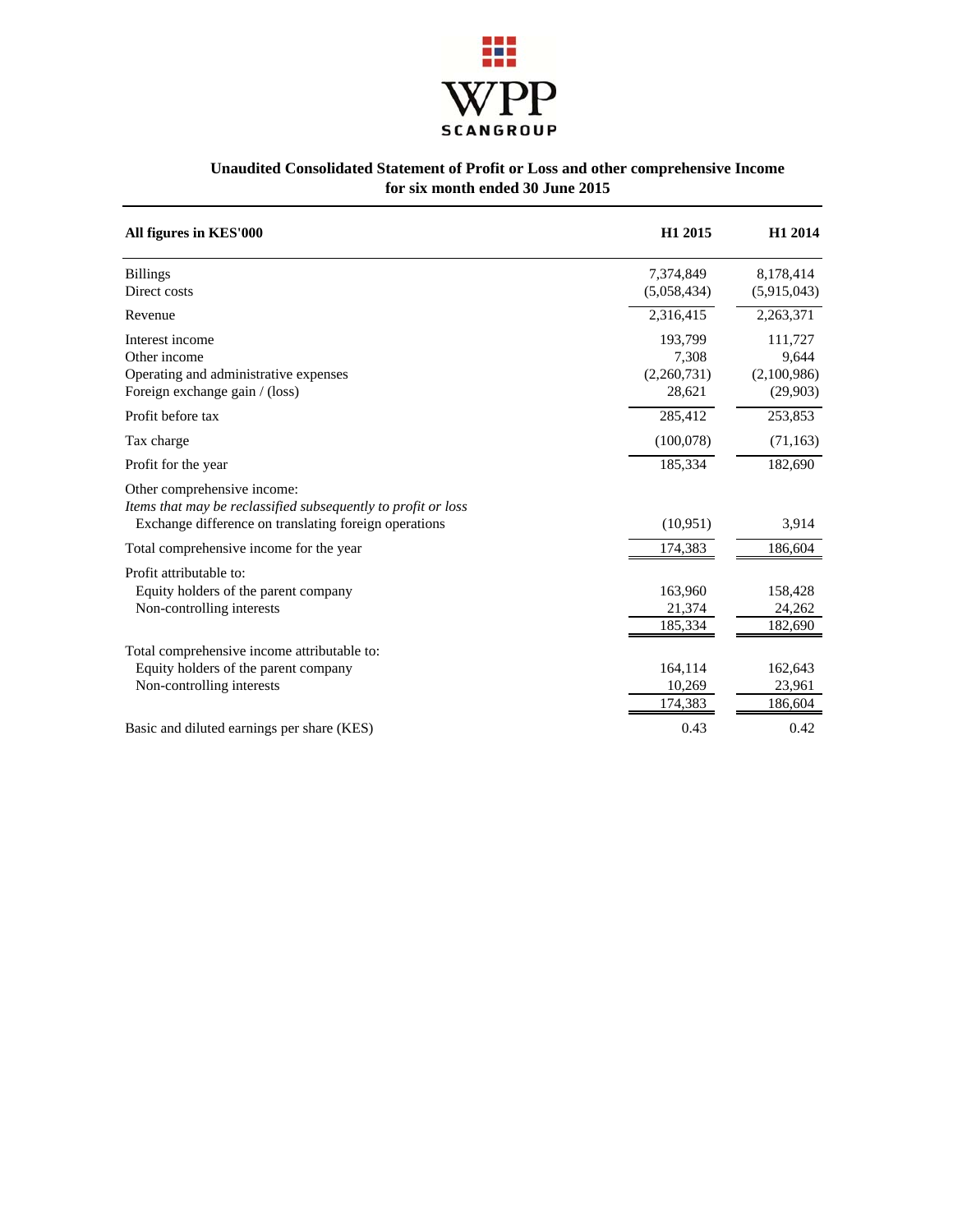

# **Unaudited Consolidated Statement of Financial Position as at 30 June 2015**

| All figures in Sh'000                                       | 30 June<br>2015 | 31 December<br>2014 |
|-------------------------------------------------------------|-----------------|---------------------|
| <b>ASSETS</b>                                               |                 |                     |
| Non-current assets                                          |                 |                     |
| Equipment                                                   | 486,345         | 517,246             |
| Investment in associates and other equity investments       | 4,456           | 4,274               |
| Deferred tax asset                                          | 296,139         | 227,190             |
| Goodwill                                                    | 1,612,235       | 1,612,235           |
|                                                             | 2,399,175       | 2,360,945           |
| <b>Current assets</b>                                       |                 |                     |
| Trade and other receivables                                 | 5,726,728       | 6,765,229           |
| Receivable from related parties                             | 47,371          | 49,945              |
| Work-in-progress                                            | 29,604          | 30,228              |
| Tax recoverable                                             | 532,743         | 281,883             |
| Cash and cash equivalents                                   | 4,142,644       | 3,795,874           |
|                                                             | 10,479,090      | 10,923,159          |
| Total assets                                                | 12,878,265      | 13,284,104          |
| <b>EQUITY AND LIABILITIES</b>                               |                 |                     |
| <b>Capital and reserves</b>                                 |                 |                     |
| Share capital                                               | 378,865         | 378,865             |
| Share premium account                                       | 8,281,817       | 8,281,817           |
| Revenue (deficit) / reserve                                 | (186, 580)      | (147, 545)          |
| <b>Translation reserve</b>                                  | (107, 862)      | (108,016)           |
| Equity attributable to share holders of the holding company | 8,366,240       | 8,405,121           |
| Non-controlling interests                                   | 147,779         | 137,510             |
| Total equity                                                | 8,514,019       | 8,542,631           |
| <b>Non-current liabilities</b>                              |                 |                     |
| Deferred tax liability                                      | 15,320          | 7,754               |
| Loan payable to a related parties                           | 189,309         | 293,710             |
|                                                             | 204,629         | 301,464             |
| <b>Current liabilities</b>                                  |                 |                     |
| Trade and other payables                                    | 3,846,403       | 4,275,713           |
| Tax payable                                                 | 202,755         | 57,036              |
| Payable to related parties                                  | 96,435          | 93,236              |
| Dividends payable                                           | 14,024          | 14,024              |
|                                                             | 4,159,617       | 4,440,009           |
| Total equity and liabilities                                | 12,878,265      | 13,284,104          |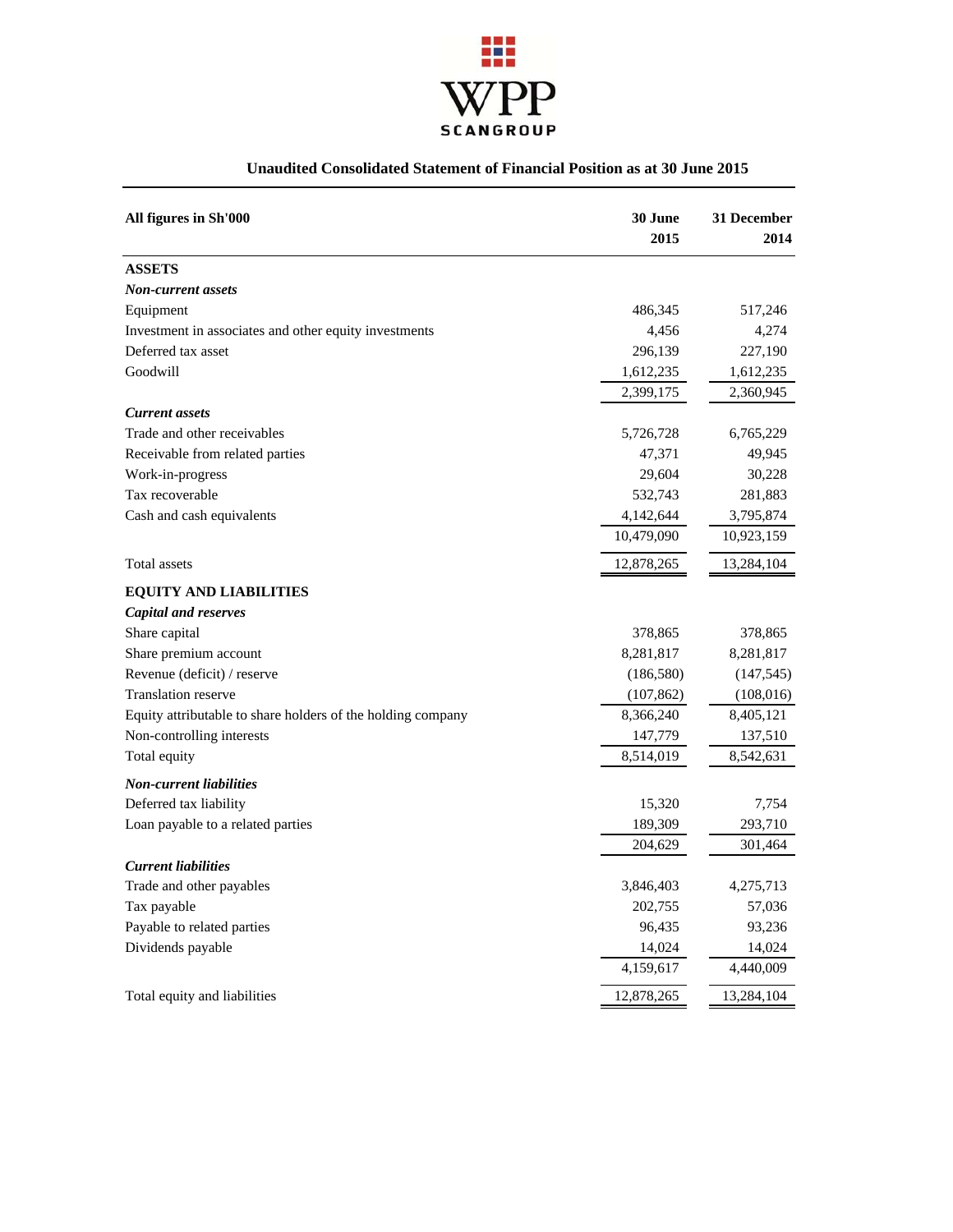

# **Unaudited Consolidated Statement of Changes in Equity for six month ended 30 June 2015**

| All amounts in KES'000                   | <b>Share</b><br>capital | <b>Share</b><br>premium  | Revenue<br>deficit | <b>Translation</b><br>deficit | <b>Attributable</b><br>to share<br>holders of<br>the holding<br>company | Non-<br>controlling<br>interests | <b>Total</b> |
|------------------------------------------|-------------------------|--------------------------|--------------------|-------------------------------|-------------------------------------------------------------------------|----------------------------------|--------------|
| At 1 January 2014                        | 378,865                 | 8,296,150                | (540, 567)         | (69, 839)                     | 8,064,609                                                               | 61,841                           | 8,126,450    |
| Profit for the year                      |                         |                          | 567,007            | $\overline{\phantom{a}}$      | 567,007                                                                 | 58,469                           | 625,476      |
| Share issue expenses                     |                         | (14, 333)                |                    | $\overline{\phantom{a}}$      | (14, 333)                                                               |                                  | (14, 333)    |
| Acquisition of non-controlling interests |                         | $\overline{\phantom{a}}$ | (22, 439)          | $\overline{\phantom{a}}$      | (22, 439)                                                               | 22,439                           |              |
| Other comprehensive income               |                         |                          |                    | (38, 177)                     | (38, 177)                                                               | (5,239)                          | (43, 416)    |
| Dividend declared - 2013                 |                         |                          | (151, 546)         |                               | (151, 546)                                                              |                                  | (151, 546)   |
| At 31 December 2014                      | 378,865                 | 8,281,817                | (147, 545)         | (108, 016)                    | 8,405,121                                                               | 137,510                          | 8,542,631    |
| At 1 January 2015                        | 378,865                 | 8,281,817                | (147, 545)         | (108,016)                     | 8,405,121                                                               | 137,510                          | 8,542,631    |
| Profit for the year                      |                         | $\overline{\phantom{a}}$ | 163,960            |                               | 163,960                                                                 | 21,374                           | 185,334      |
| Other comprehensive income               |                         |                          |                    | 154                           | 154                                                                     | (11,105)                         | (10,951)     |
| Dividend declared - 2014                 |                         |                          | (202, 995)         |                               | (202, 995)                                                              |                                  | (202, 995)   |
| At 31 December 2015                      | 378,865                 | 8,281,817                | (186, 580)         | (107, 862)                    | 8,366,240                                                               | 147,779                          | 8,514,019    |